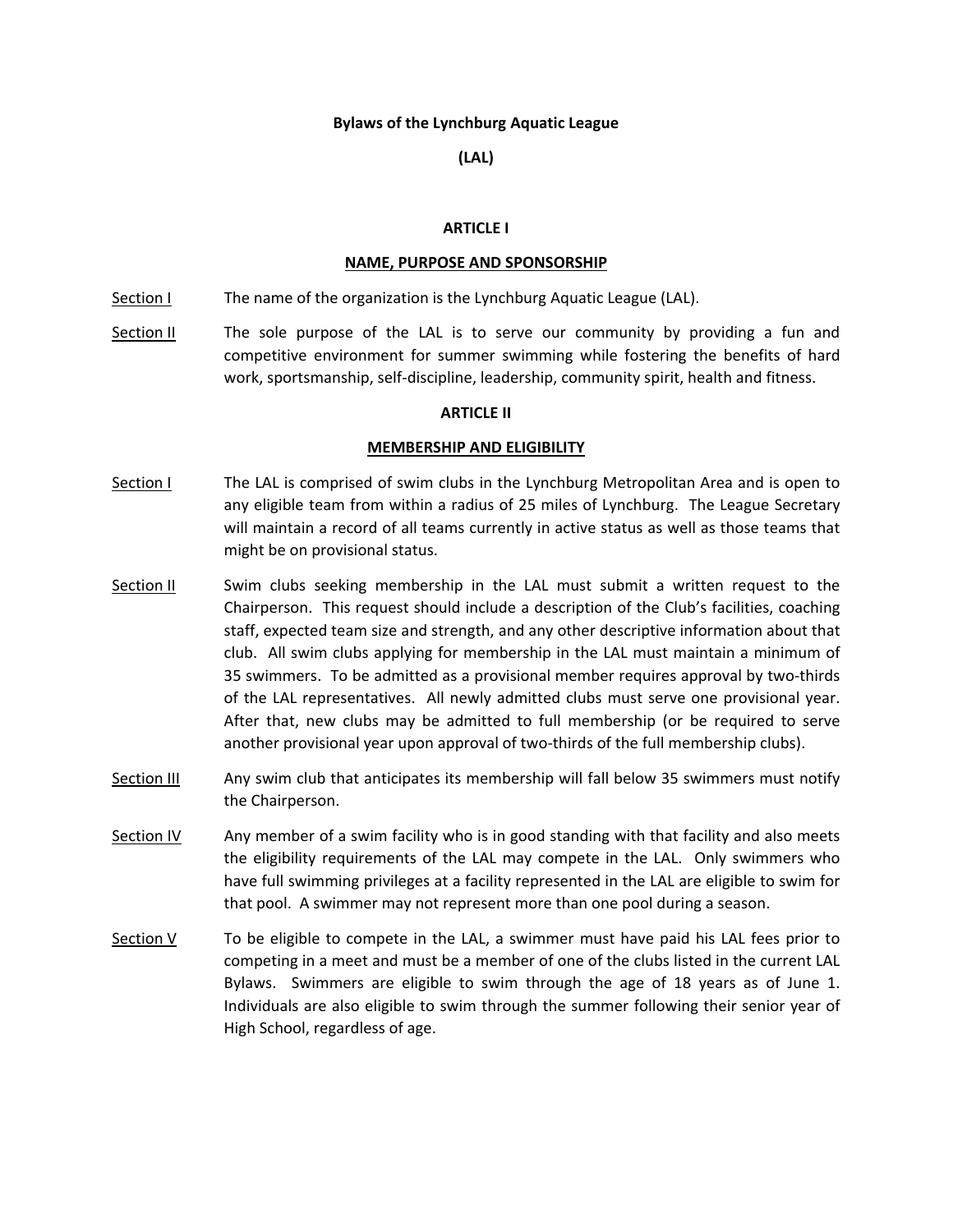### **ARTICLE III**

#### **ORGANIZATION**

- Section I The governing body of the LAL is comprised of one or two representatives from each of the member clubs and the Officers—a Chairperson, a Chairperson-elect, a Secretary, and a Treasurer. Members of this governing body must be a parent or guardian of at least one swimmer who has swum for at least one summer in the LAL, has at least one summer of eligibility remaining, is a member in good standing in the respective club they represent, and is an active member of that club's swim team. The requirement stating that the representative's child "has swum for at least one summer in the LAL" may be waived for one year in the case of pool representatives from new member clubs. (Coaches and assistants are not eligible to be members of the governing body of the LAL, nor are Officers eligible to be team representatives, unless approved by a 2/3 vote of the other representatives. This clause may only be used in dire circumstances in which a smaller team in unable to find a parent other than a coach or an LAL Officer who is willing to serve as the team's LAL representative.)
- Section II The governing body of the LAL meets at least three times a year at duly called meetings as outlined in Sections IV and VI of Article III and more often if needed to guide the activities of the LAL. All members of the governing body of the LAL are to be notified of the time, place, and purpose of the meeting at least one week in advance of the meeting. A quorum will consist of representatives from two-thirds of the member clubs. A quorum is required to vote on any item.
- Section III Each club has one vote on each item brought to a vote at the duly called meetings. The Officers do not have a vote, except the Chairperson who may vote in case of a tie. Swim coaches are invited guests at the LAL meetings and cannot vote or make motions. They can serve on committees appointed by the Chairperson. A simple majority of the voting clubs is sufficient to pass all proposals except as stated herein. The Chairperson may use the option of an email vote by representatives if a measure raised at a meeting must be voted on before the next scheduled meeting.
- Section IV The Chairperson of the LAL will appoint a chairperson of the nominating committee by the July LAL meeting. The nominating committee will present to the governing body of the LAL by the October meeting a slate of proposed officers for the following year consisting of a Chairperson-elect, a Secretary and a Treasurer. The election of the officers will take place at the October meeting. Each term of office will run from October of the current calendar year until October of the following calendar year.
- Section V In the event that an Officer resigns or is unable to carry out his/her duties, the Chairperson shall appoint a replacement to fill the vacancy.
- Section VI The Chairperson calls and presides over all meetings of the LAL governing body. He/she appoints committees deemed necessary, which are not outlined in these bylaws, and he/she acts as League Referee. He/she maintains a file of the LAL's activities and the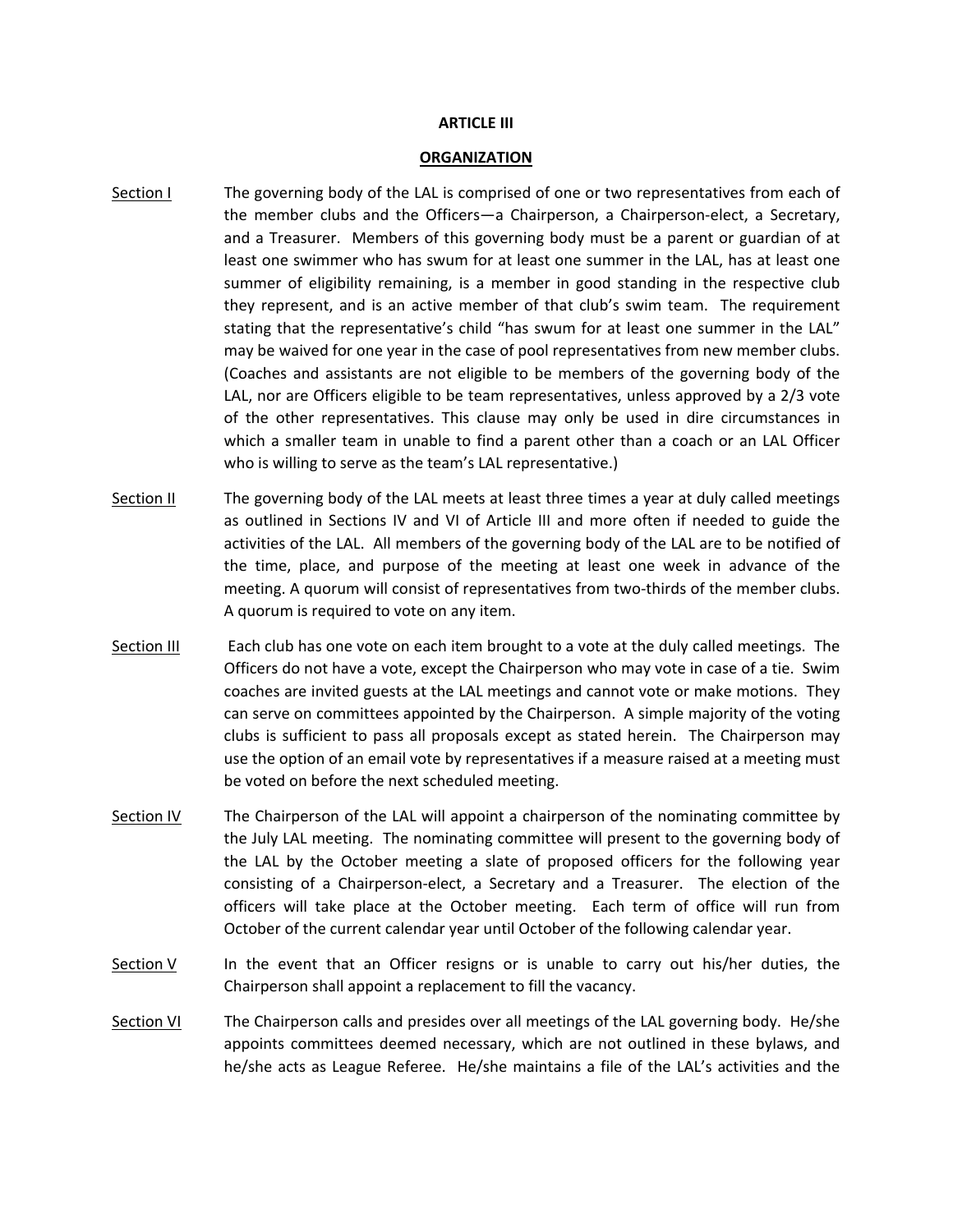master copy of the current Bylaws and Operating Procedures and transfers these files to the new Chairperson at the end of his/her term.

- Section VII The Chairperson-elect is elected for a two-year term and automatically becomes Chairperson for the following two-year term. He/she develops the dual meet schedule for the coming year, which is to be presented to the LAL governing body during the January meeting for approval. He/she is responsible for maintaining the results of all City Championship meets as well as the current Target Times ("A times").
- Section VIII The Treasurer of the LAL handles all the funds and keeps the financial records. He/she develops the budget, which is to be approved by the LAL Board no later than the March meeting.
- Section IX The Secretary of the LAL takes minutes at the LAL meetings and distributes copies to each team representative and coach.
- Section X The following operational positions will be filled each year by the Chairperson: League Recorder, Media Coordinator, June McLean and Terri Proffitt Awards Chairperson (this is generally the league Secretary), Awards Coordinator (this is generally the league Treasurer, who orders the ribbons, trophies, and plaques) and Officials Coordinator.
- Section XI The June McLean Service Award, which is in memory of June McLean, 1975 LAL Treasurer, will be awarded each year to an adult or a married couple. The purpose of the award is to recognize those people who have made significant contributions to the LAL. The Terri Proffitt Award for Excellence in Officiating will also be awarded to one adult each year. This award seeks to honor an LAL official (stroke & turn judge and/or starter and/or referee) who has served not only his/her team but also the entire league (through officiating Championship Meets) over a series of years. The June McLean and Terri Proffitt Awards Coordinator seeks nominations from each member club representative, puts the nominations to a vote of the LAL representatives, and informs the Awards Coordinator of the recipient in time for plaques to be ordered. The LAL Chairperson presents the awards at the City Championship A Meet. The league Secretary updates the list of recipients each year.
- Section XII The League Recorder receives from each team recorder the dual meet results with times converted to 25-meter length pool times for each event. Only non-disqualified times are recorded (including 8 & Under times). Each member team submits this information on the day following each LAL dual meet by a time established by the League Recorder. The League Recorder uses this information to compile the Weekly Top 20 Times list. The Home team is responsible for providing the League Recorder the official copy of the dual meet results.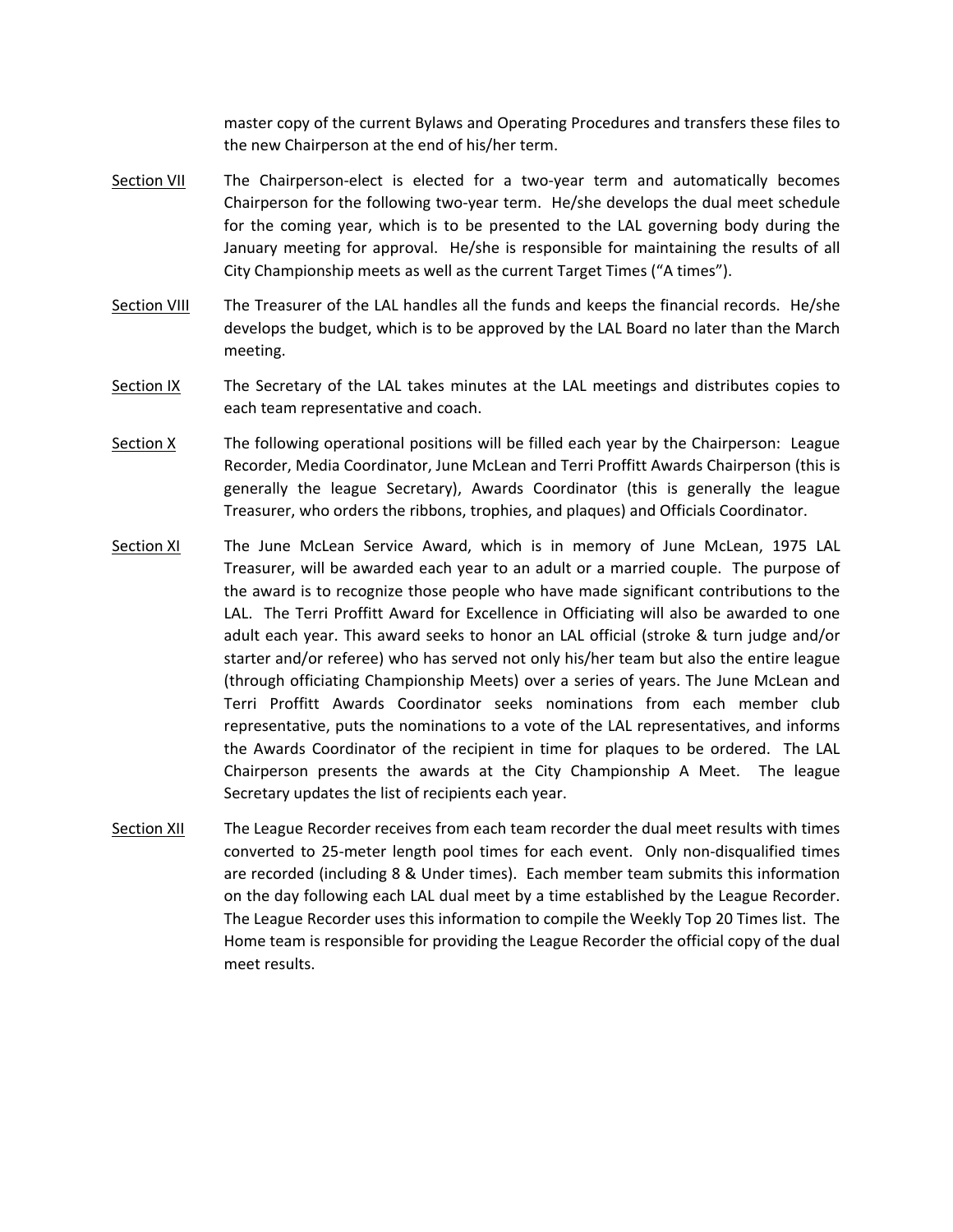Conversion factors for each pool are as follows:

| Pool                                               | <b>Conversion Factor</b> |
|----------------------------------------------------|--------------------------|
| Bedford Area YMCA                                  | 1.11                     |
| Farmington                                         | 1.11                     |
| Vista Acres                                        | 1.11                     |
| <b>Rainbow Forest</b>                              | 0.888                    |
| <b>Hill City</b>                                   | 1.080 (Diving well)      |
| No conversions are needed for the following pools: |                          |

Amherst County, Boonsboro, Falling River, FAST, Oakwood, Peakland, and Wildwood

- Section XIII The Media Chairperson collects meet results and submits them to the local newspaper. He/she also submits announcements of LAL-related activities to the newspapers and other media and generally attempts to make the community aware of LAL activities.
- Section XIV The LAL, through the Chairperson-elect as outlined in Section VII (Article III) schedules regular season meets among members of the League. These meets are typically, but not limited to dual meets, a League B Meet Championship, a League A Meet Championship, and any other meets consistent with Section II of Article I, such as an M&M Relay Meet. Officials, awards, trophies, and facilities are provided for these events by the LAL. The meets are restricted to LAL member clubs. No admission is charged at these meets.
- Section XV The LAL will observe USA Swimming technical rules (i.e. short course stroke and turn rules) except as noted in the Operating Procedures.
- Section XVI Each year an appeals committee will be formed to provide a vehicle by which a member of the LAL may appeal a ruling or decision made by the league referee during that calendar year. This appeals committee will consist of any three (3) of the following: the Chairperson‐elect, the past Chairperson, the league Recorder, the league Treasurer, the league Secretary, or the LAL representative of the team responsible for hosting the A meet or the B meet of the current year as outlined in section V of the Operating Procedures. The above list will serve as an order of succession (ranking) while following these guidelines:
	- $1)$  A member cannot be an interested party from which the appeal has stemmed.
	- 2) There shall not be more than one representative from any LAL team.
	- 3) The highest-ranking member will serve as chairperson.

It shall be the sole duty of the committee to ensure that all decisions and rulings made will be in accordance of the Bylaws and Operating Procedures of the LAL.

Intent to appeal must be in written form and made within 48 hours of the league referee's decision. The subject for appeal must be in written form and delivered to the